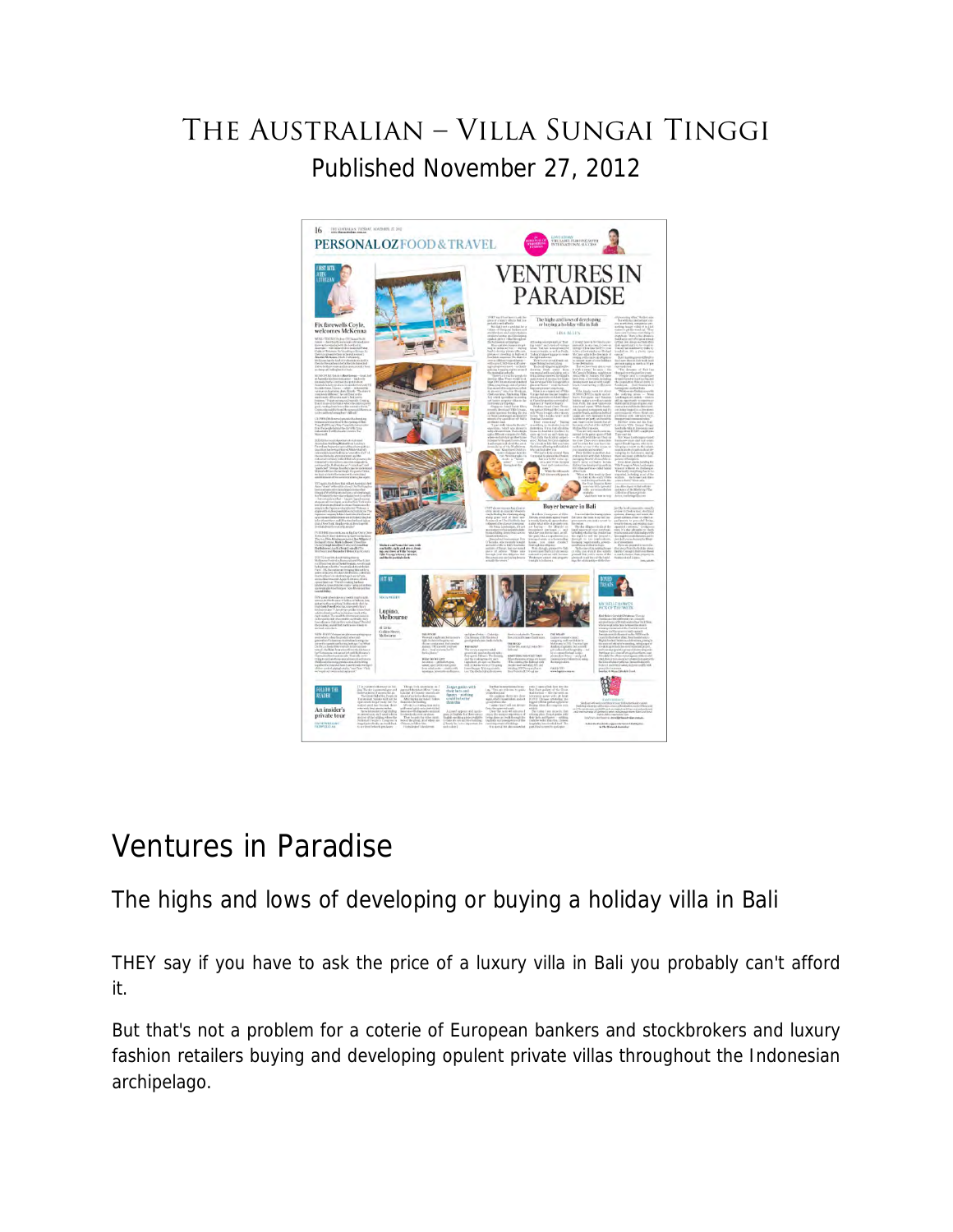Mum and dad Aussies are getting in on the act too — buying land to develop private villa complexes or investing in high-end beachside mansions. The desire to own an offshore tropical haven— with up to 12 full-time staff catering to your every need—is clearly gaining bragging rights around the Australian suburbs.

''There's a trend for people to develop villas. There would be at least 2000 international standard villas, comprising a mix of private homes and villa complexes, in Bali at present,'' says Jon Stonham, chief executive, Marketing Villas Ltd, which specialises in renting out luxury property villas in the Indonesian archipelago.

Singapore-based Farah Khan recently developed Villa Voyage, a mini-mansion fronting the sea on Nusa Lembongan, an island 30 minutes by speedboat off Bali's southeast coast.

''I was totally taken by the site,'' says Khan, ''which was shown to us by a friend of ours. The feeling is quite different compared to Bali, where we have had another home in Sanur for the past 15 years. Nusa Lembongan is all about the sea, it reminds me of the Mediterranean.'' Khan hired Dutch interior designer Anneke van Waesbereghe to create a ''luxury safari'' look throughout the villa using concepts such as ''floating tents'' and stacked vintage Louis Vuitton monogrammed steamer trunks, as well as Prada, Tods and Aigner luggage to create the right ambience.

There's even a traditional outrigger fishing boat or jukung. The local villagers might still be drawing fresh water from communal wells and eking out a living drying seaweed, the island's main source of income, but Khan has developed Villa Voyage with a glamour theme—even the beach bags are genuine Longchamp.

Khan is so enamoured of Villa Voyage that she has just bought a development site on Sebabi Island in Flores for another potential villa project of ''barefoot luxury''.

Brisbane-based Grant Thornton partner Michael McCann and wife Nona bought a twostorey house, Villa Asada, near Candi Dasa last December.

Their reasoning? ''Buying something in Australia has its limitations. If you buy a holiday house in Australia you have to open up, lock up and clean up. That dulls the holiday experience,'' Michael McCann explains. ''In a location like Bali you have the luxury of having staff available who can look after you.

''We had a look around Asia. Compared to places like Phuket, Bali is a better-value option, and it has cheaper land and construction costs.''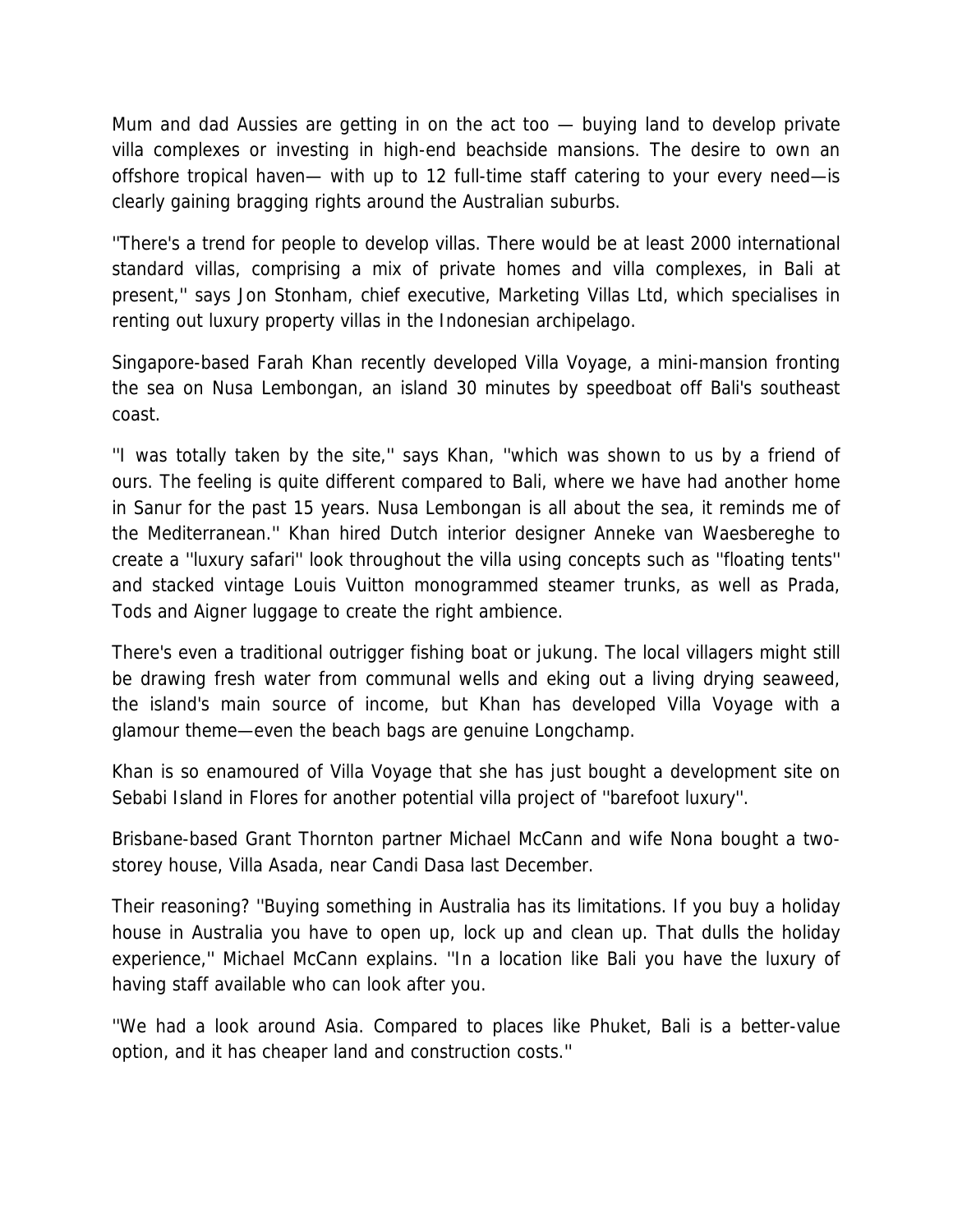While the villa needs full-time security guards it doesn't have to be lived in permanently; in any case, it costs an average of less than \$2000 a year to hire a local employee. Michael McCann admits the downside of owning a villa can be an obligation to commit most of your holidays to one destination.

''But we have been able to vary it with a swap,'' he says — the McCanns's Brisbane neighbours own a villa in Tuscany. But there have been a few trials, including development issues with neighbours constructing a villa next door.

Villa Asada rents for about \$US800 (\$765) a night and attracts European and Russian holiday-makers as well as tourists from Perth. But most visitors are Asia-based expats. ''While Seminyak has great restaurants and it's near the beach, and the suburbs of Legian are very expensive to buy beachfront property, we found the east coast is more remote but offers more of a feel of the old Bali,'' Michael McCann says.

''You are very much more immersed in the green space of Bali — it's a little bit like an Ubud on the coast. There are no immediate surf beaches but you have immediate access to the ocean, so you can swim and snorkel.''

Peter Richter is another Australian in love with Bali. A former managing director of one of the island's most exclusive hotels, Richter has developed more than 100 villas on this so-called Island of the Gods.

''When we first went up there (to Bali) in the early 1990s and developed hotels like the Four Seasons there was very little (private) villa accommodation available.

"And there was no way of promoting villas," Richter says.

But with the internet and various marketing companies promoting luxury villas it is a lot easier to get the word out. ''They have now become everything to everybody. There is the dream to build some sort of tropical retreat of their own design and Bali offers that opportunity to be creative. You are not inhibited by walls, by insulation, it's a pretty open canvas.''

But it is getting more difficult to find new sites in Bali with land prices jumping as much as 50 per cent each year.

''The dynamic of Bali has changed over the past few years. ''People used to congregate around Kuta but it got too big and the population flowed down to Seminyak . . . (but) Seminyak is turning into another Kuta. ''What we are finding now with the outlying areas — Nusa Lembongan or Lombok—there is still an opportunity to experience that tropical dream of space, environment and all the facilities without being trapped in a